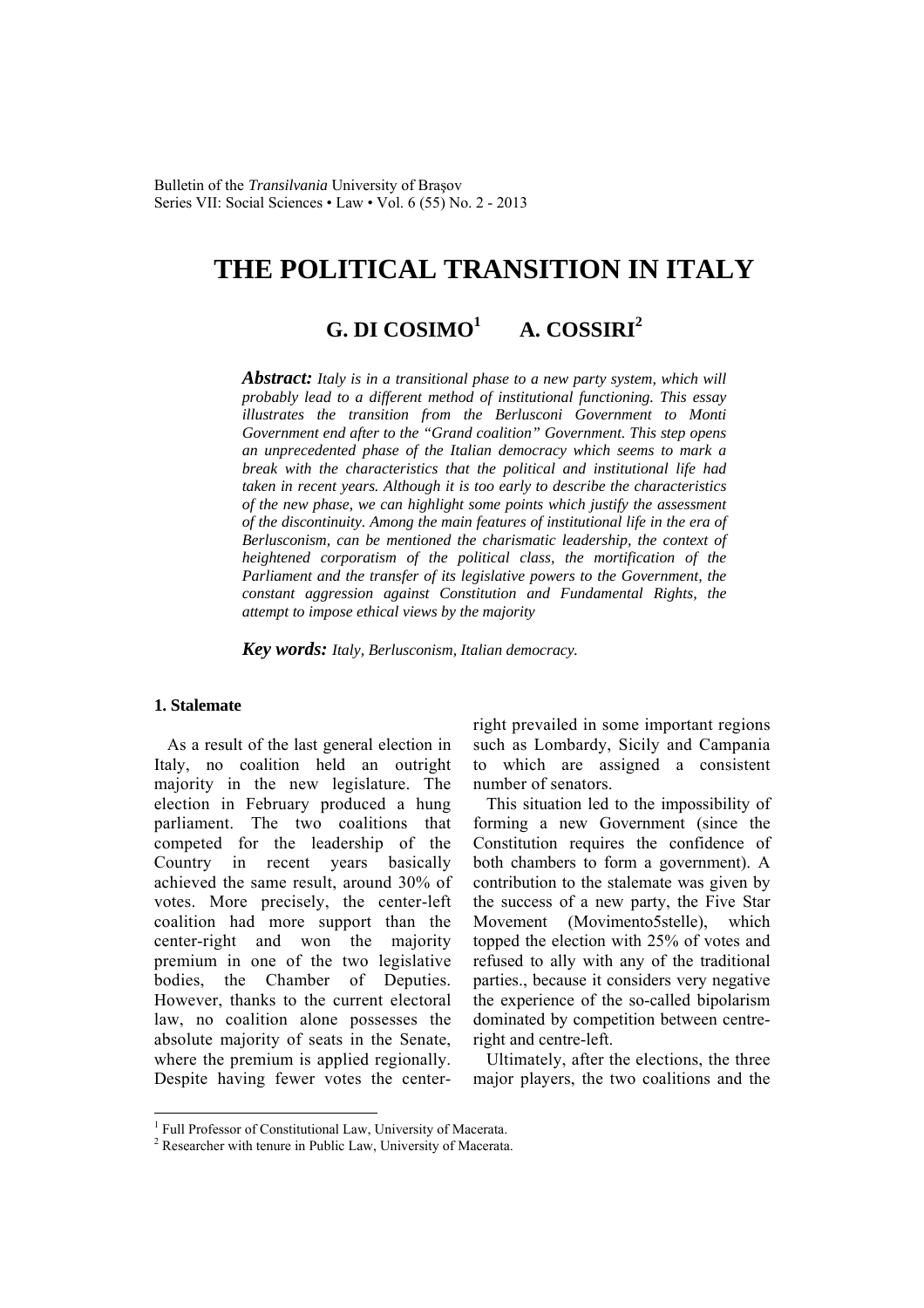new political movement, did not have the sufficient votes to support the government alone, but did not want to form alliances.

# **2. A "Grand Coalition"**

The stalemate lasted for two months. The turning point came at the election of the President of the Republic. After some voting, during which excellent candidates (such as former European Commission President Romano Prodi) were burnt and rejected, on 20th April 2013 Parliament reelected Giorgio Napolitano as President. The Italian Constitution does not prohibit a further term, but the re-election of an outgoing President never happened before. So it is an exceptional event, caused by the institutional crisis resulting in the described stalemate and by the inability of the political forces to agree on a mutuallyaccepted candidate.

In this context of uncertainty, some political forces considered necessary that a prestigious and authoritative leader as Napolitano served a second term as President of the Republic. Above all, the re-election settled an unprecedented agreement between the two opponent parties, the Democratic Party (center-left) and Berlusconi's People of Freedom party (center-right). The result is an exceptional government, the "grand coalition", led by Enrico Letta.

After the phase of the bipolar system that began in the mid-'90s, characterized by alternating between center-right and center-left Governments, a new political and institutional phase is now opening, whose characteristics are still confused, but in which the largest center-right party and the largest center-left party are governing together. Among other things, the program of the new Government provides significant institutional reforms, such as the transformation of the bicameral system and the reform of the electoral law.

# **3. Personalization of political life and political corporate interests**

After the 2008 election, Berlusconi's party has monopolized political life. But after, in the last phase of the legislature, the centerright majority dissolved for political contrasts and the government was led by Mario Monti, a personality that does not come from political parties, which took very severe measures to tackle the financial and economic crisis. Now, the situation is further changed.

Italy is in a new phase between what was seen as a specific concept of politics and institutions (the Berlusconi years) and a new party system, which will probably lead to a different method of institutional functioning. If it is still too early to tell what the outcome of this process will be, something can be said about the season that has ended (although, as in all stages of transition, coexistence of the old and new characteristics exists).

The first characteristic of the Berlusconi era is the enhanced personalization of political life, in the sense that certain people monopolized and dominated the political parties (M. Calise, The Party Staff, 2010). The emphasis on the charismatic element, in turn, helped spark a populist drift, fortunately counterbalanced by a firm reaction from part of the public opinion and important sectors of the institutions, such as the Constitutional Court and the judiciary. These degenerative aspects concern, in particular, the figure of Berlusconi, who extensively used his own television and newspapers to consolidate a direct relationship with the electorate, especially the middle and working classes. All this in a clear conflict of interests: a rich and powerful owner of mass communication tools became – thanks to the action of these well-orchestrated media – head of Government, a position in which he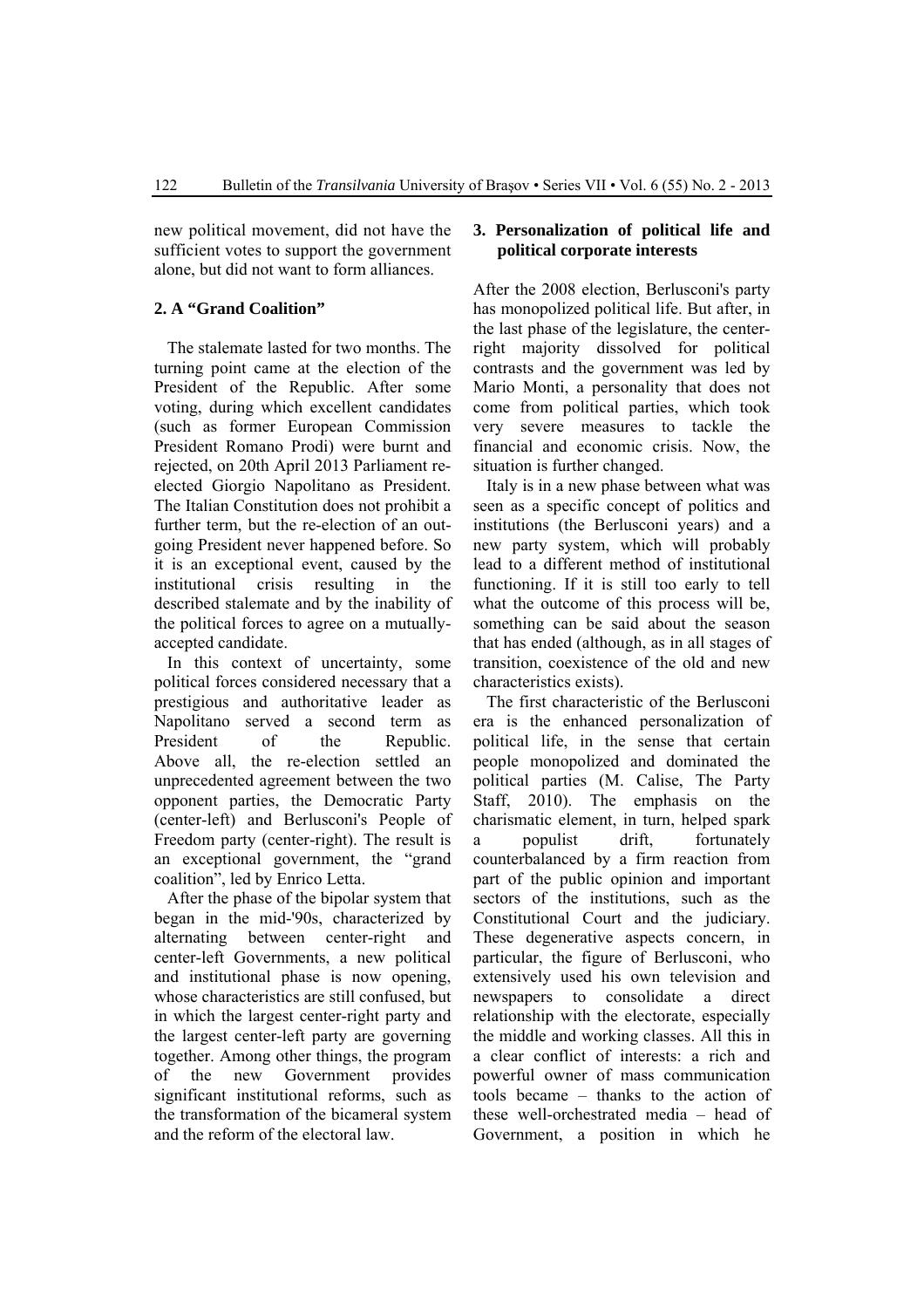continuously took decisions that had economic effects on his enterprises.

The second characteristic of the Berlusconi era is a marked political class, very attentive to its own corporate interests and essentially deaf to social needs, especially to the most needy among the population. The most obvious example is the law regarding immunity for institutional holders of important positions "Schifani Agreement" (Lodo Schifani), "Alfano Agreement" (Lodo Alfano), the law on legitimate impediment), a series of legislative measures designed to focus on the plight of politicians (one in particular), rather than on other citizens, measures the Constitutional Court has repeatedly censored in the name of the principle of equality. This context of heightened corporatism of the political class also includes a number of economic privileges that the politicians have been granted over time: from high-allowance charges, to the annuities.

The theme of self of the political class can also be compared to the electoral law of 2005, which due to the mechanism of the closed list, allows party leaders to decide who will be elected to Parliament simply by determining the order of candidates on the list (and therefore MPs are not really "elected", but "appointed" by party leaders). This mechanism has additional adverse effects: in particular, it has led to deterioration in the quality of the elected/appointed as the party leaders have in many cases chosen people prone to be subservient to their will. A return of transformation derives from this, which is the practice for which the parliamentary move from one political party to another for reasons of personal interest.

### **4. The distortion of the parliamentary system and the Constitutional reformism**

Another characteristic is the prevalence of the Berlusconi Government over Parliament, which is manifest particularly in terms of the production of rules, where the legislation of the Government (decree laws and delegate legislation) are more numerous and often more politically relevant than parliamentary laws. This characteristic emerged some time ago, but has certainly increased in recent years, causing the distortion of the features of the parliamentary form of government outlined by the Republican Constitution.

Another cause of the prevalence of the Government is the practice of presenting amendments which completely rewrite all the text under discussion in Parliament (the so-called maxi-amendment), and to put the question of confidence on the approval of these amendments, with the result that a legislative text which comes entirely from the Government is approved.

In the Berlusconi era, criticism against the Constitution went far beyond the measure of physiological tension between law and politics. This veritable siege of the Constitution is the result of two deviant factors. On the one hand, due to a generalized deficiency of constitutional culture among politicians, it is possible to change parts of the Constitution, without changing the overall structure. In particular, the need to modernize the part on powers emerged without touching the part on rights, as if the discipline of form of government, even in the minutest details which ensure the rule of separation of powers, was not functional to the form of state and ultimately the protection of rights. On the other hand, a serious misunderstanding on the function of constitutions (and the ultimate meaning of constitutionalism), for which rights are not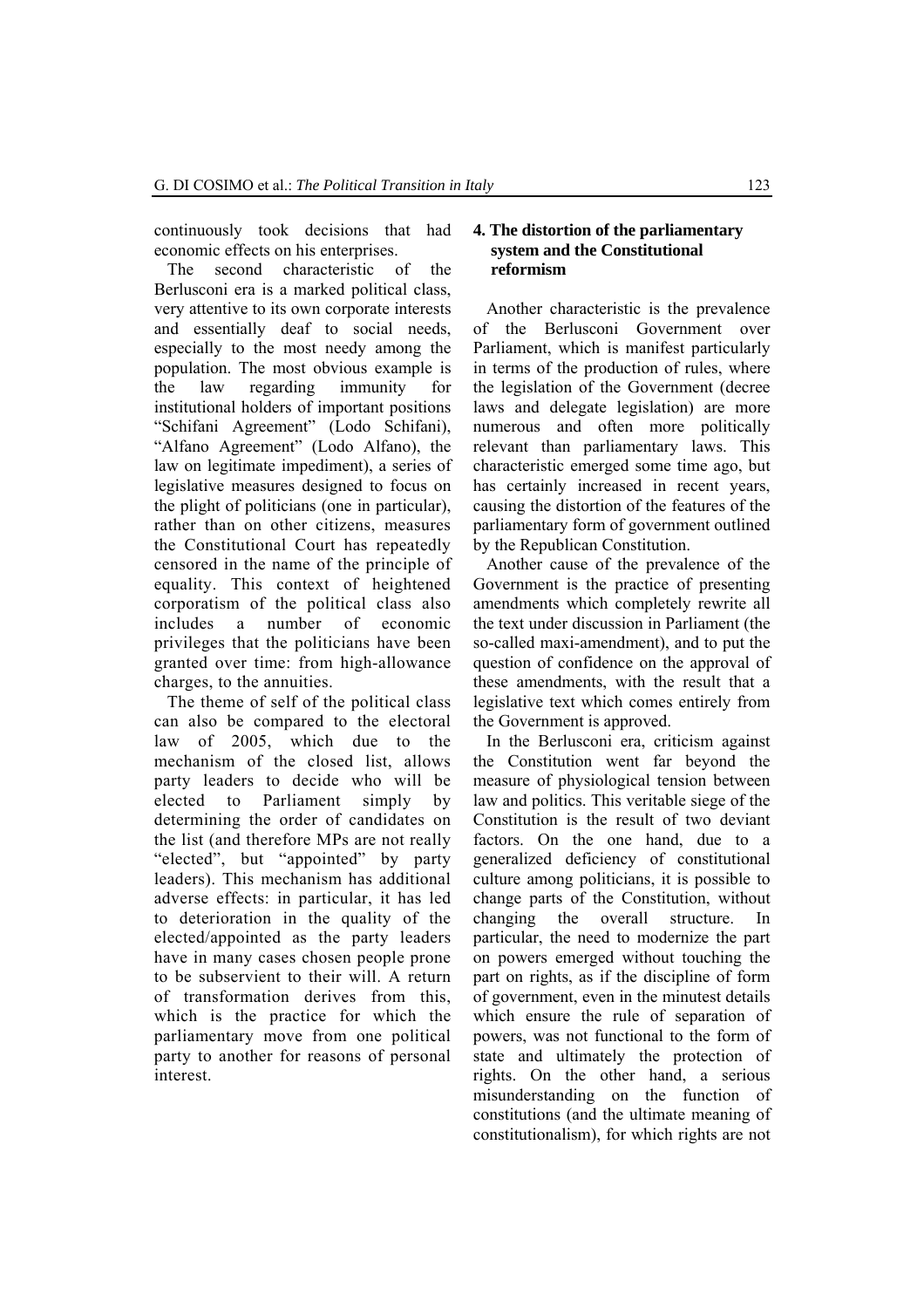perceived as the norm and the limit set in power, but rather as means to solve problems that affect the political system. Although the problem of Italian politics is a highly fragmented party system, whose coalitions are not at all cohesive and argumentative, the solution cannot be in strengthening the powers of the President of the Council – which has been continuously sustained.

Proof of the assault on the Constitution is the large number of bills pending in the Constitutional Parliament: the first three years of the current legislature, 329 proposed constitutional amendments were counted, an average of 2 per week, a slight decrease from the previous term, which had counted 238 in two years (N. Cottone, Il sole 24 ore, 26/4/2011). In most cases, these are proposals of parliamentary initiative, as if an uncontrollable instinct of the greatest reformer systems had taken control of the legislatures, who were however unable to make major reforms on a legislative level, and had sparked the fantasies of individual MPs and Senators.

The Council of Ministers approved at fast-pace proposals of constitutional law, qualitatively very significant: in the last month alone, for example, after the Constitutional "Alfano Agreement", the government launched the reform of the Articles. 41, 97 and 118, the reform of Title IV of justice, the Calderoli draft on the institutional architecture of the State, the abolition of the Provinces and the introduction of the balanced budget constraint. Reforms sometimes unscrupulous both in the statement of principles – often inconsistent with the culture of modern constitutionalism – as deprived of the instrumentation necessary to become effective.

The siege of the Constitution by the Government became particularly insistent with reckless constitutional reform of the entire Part II of the Constitution (that on

powers) blocked by the referendum of 2006. With this reform, Italy would have found the way out of the constitutional state of law (R. Bin, www.astridonline.it, 2004): the idea was simply to change the rules of the organization of constitutional powers, abandoning the form of parliamentary government, without however turning to a different model; to increase in the powers of some organs, in particular those of the President of the Council of Ministers, as well as to weaken the organs of control and warranty, thereby jeopardizing the separation of powers and the logic of checks and balances typical of contemporary constitutionalism.

If the reform of the entire Part II of the Constitution was rejected by the citizens, other changes come about with the consent of a wide Parliament arc (for example, the reform of article 51 in terms of equal opportunities between men and women, largely ineffective for the purpose, or the introduction of the foreign jurisdiction, or the questionable grant of the right to vote to Italians residing abroad, who do not pay taxes in Italy). Behind this constitutional reform which permeated the Berlusconi era, lies a paradox, since the objectives, proclaimed and remained unfulfilled in many cases, could be achieved, rather than through the medium of the constitutional amendment, through the adoption of ordinary laws, reform of parliamentary regulations or even only in practice. For example, the much-reviled perfect bicameralism, in which the two chambers have exactly the same powers, is not a constitutionally required solution; the Chambers could well differentiate their functions by virtue of modest regulatory and conventional changes, for example, by simplifying approval procedures in the second Chamber, the proclaimed promotion of federalism could be consistently pursued by less centralist government policies, more effective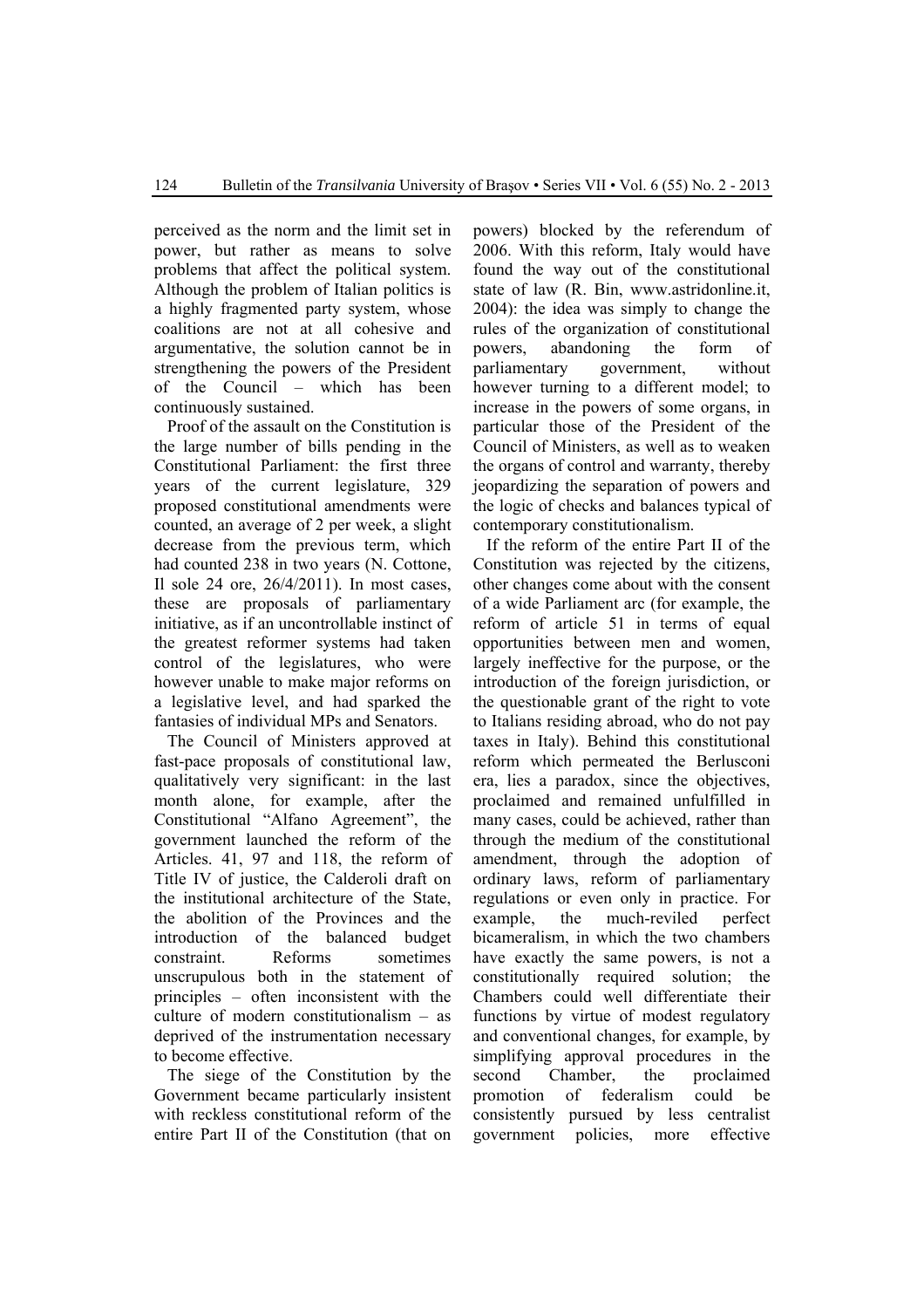protection of competition could be reached by giving the Antitrust greater powers, instead of taking into consideration amendment to art. 41 of the Constitution.

In short, there was a symbolic use of the constitutional reforms, not supported by the political will to really address the critical issues. The constitutional reforms made it possible to play the "strong decision-maker" in the face of problems that nobody wanted to or could resolve, due also to the lack of political unity in the government majority. The insistence on constitutional reforms has had, among its most deleterious consequences, the daily de-legitimization – no less risky than the reckless reforms previously mentioned – of Fundamental Law, which has come to be perceived more often as an "antique", rather than as a defence of fundamental rights which are alive and kicking and effectively functioning. The loss of credibility of constitutional rules is not only a cultural problem of sociological significance, but also a legal problem, because it is the consensus that holds the key to the whole system: the Constitutional Court, as we know, does not issue rulings performed with the use of force.

## **5. Constitutional case-law on foundamental rights**

Even the attack on fundamental rights characterized mainly the most recent years is. This emerges clearly from the most recent constitutional jurisprudence, which has often touched the heart of the political culture of the Berlusconi era. Firstly, the Court has spoken on public safety – one of the areas on which there were several norms scrutinized by the Court – for example with the rulings on the illegality of the automatic application of the precautionary measures of preventive detention, introduced with the cd. "security package" of 2009, with reference to certain crimes against sexual freedom and voluntary homicide. However a ruling in 2011 operates on another cornerstone of security policy, namely the expansion of the power of the ordinances by Mayors (the provision contested by the Court allows the Mayors, as government officials, to take measures of indefinite normative content and effectiveness in order to prevent and eliminate serious threats to urban safety, even outside the cases of force and urgency).

Those profiles of the regulation on security which have affected the legal status of foreigners are constitutionally highly critical. In 2010, the Court ruled against the punishment of a foreigner for the non-fulfilment of the order of deportation, whenever a "justification" exists, for example, "an extreme state of poverty". The state of clandestine immigrant as an aggravation has also been found unconstitutional, a state which was introduced with the cd. "security package" in 2008 (judgment n. 245/2001). The prosecution of illegal aliens in the Italian legislation has also interested the EU Court of Justice in the El Dridi judgment of April 27, 2011. The Court of Justice rejected the imprisonment as dysfunctional compared to deportation and ill-suited to the objective ensuring the efficiency of the policy of regulating migratory flows, which instead should be governed by rational rules and with respect for fundamental rights.

An attempt of discrimination towards foreigners in the provision of social welfare services emerges from constitutional jurisprudence. In 2008, the Constitutional Court declared unconstitutional two provisions which exclude that care allowance can be attributed to non-EU foreigners just because they do not meet the income requirements set by the resident permit: the Court declared it is manifestly